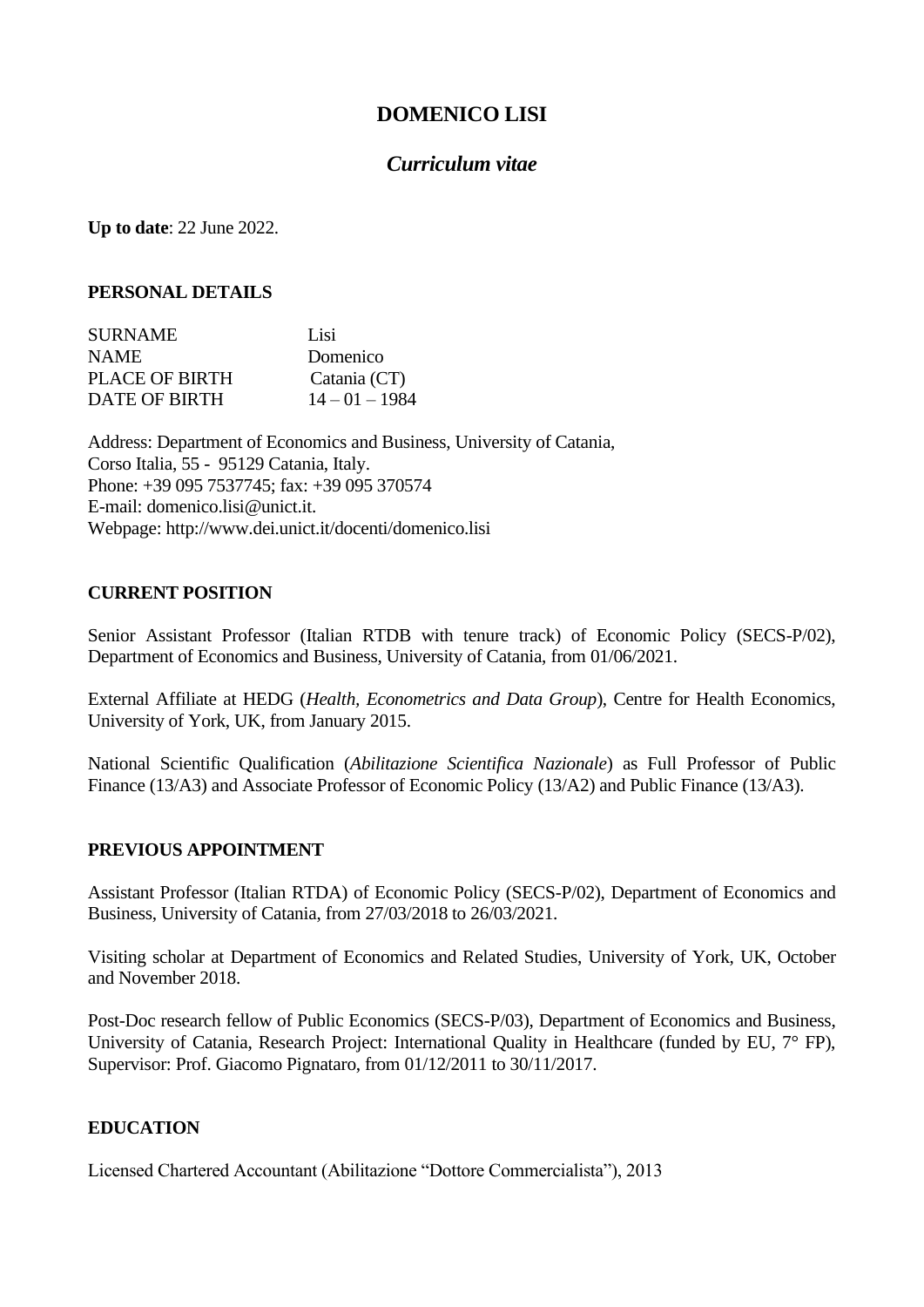PhD in Public Economics, University of Catania, 2011

Main subjects: Public Economics, Economics of Regulation, Labour Economics. Final dissertation: "Regulation and Performance in the Labour Market", Supervisor: Prof. Roberto Cellini.

**\_\_\_\_\_\_\_\_\_\_\_\_\_\_\_\_\_\_\_\_\_\_\_\_\_\_\_\_\_\_\_\_\_\_\_\_\_\_\_\_\_\_\_\_\_\_\_\_\_\_\_\_\_\_\_\_\_\_\_\_\_\_\_\_\_\_\_\_\_**

MSc in Economics, University College London (UCL), 2009

Main subjects: Microeconomics, Macroeconomics, Econometrics, Public Economics, Labour Economics. Final grade: *Distinction*. Final dissertation: "The impact of Temporary Employment on Labour Productivity", Supervisor: Prof. Stephen Machin.

MPhil in Economics, University of Catania, 2007

Main subjects: Microeconomics, Macroeconomics, Game Theory, Econometrics, Mathematics for Economics, Public Economics, History of Economics Thought. Final grade: *110/110 Summa cum laude*. G.P.A.: 30/30. Final dissertation: "Regimi Contrattuali del lavoro: il modello dei Benchmark Contrattuali". Supervisors: Prof. Maurizio Caserta, Prof. Roberto Cellini.

BSc in Economics, University of Catania, 2005

Main subjects: Microeconomics, Macroeconomics, International Economics, Economics History, Statistics, Mathematics. Final grade: *110/110 Summa cum laude*. G.P.A.: 28.5/30. Final dissertation: "Adempimento liberatorio del ceduto e tutela del cessionario". Supervisor: Prof. Claudio Turco.

### **SCHOLARSHIPS AND OTHER TRAINING**

Triennial Public Scholarship (2007 – 2010) of "Ministero della Pubblica Istruzione (Italy)" PhD Programme in Public Economics, University of Catania.

Public Scholarship 2008/2009 of "Ministero della Pubblica Istruzione (Italy)" Advanced Courses in Economics abroad.

Barcelona GSE Labour Economics Summer School, Barcelona 21–25 June 2010. Main subjects: Labour Market Outcomes, Search and Matching Models, Personnel Economics, Labour Productivity.

XX Summer School of Time Series Econometrics for PhD Students, CIDE, Bertinoro (FO), Italy, 20 – 26 September 2009. Main subjects: Unit Roots, VAR, State-Space Model, Kalman filter, Cointegration, Structural VAR, Bayesian VAR, Multivariate GARCH.

STATA 10 (Econometrics) Course, University College London (UCL), 8 June 2009. Supervisor: Prof. James Banks.

XIX Summer School of Econometrics for PhD Students, CIDE, Bertinoro (FO), Italy, from 23 June to 5 July 2008. Main subjects: Asymptotic Theory, SURE, Simultaneous Equations, ARMA, GARCH.

Visiting student at "Real Collegio Carlo Alberto" in Turin, from January to March 2008. Advanced courses: "Dynamic Optimization", "Macroeconomics", "Public Economics", "VAR Model and Cointegration", "Panel Data Model". Supervisor: Prof. Giuseppe Bertola.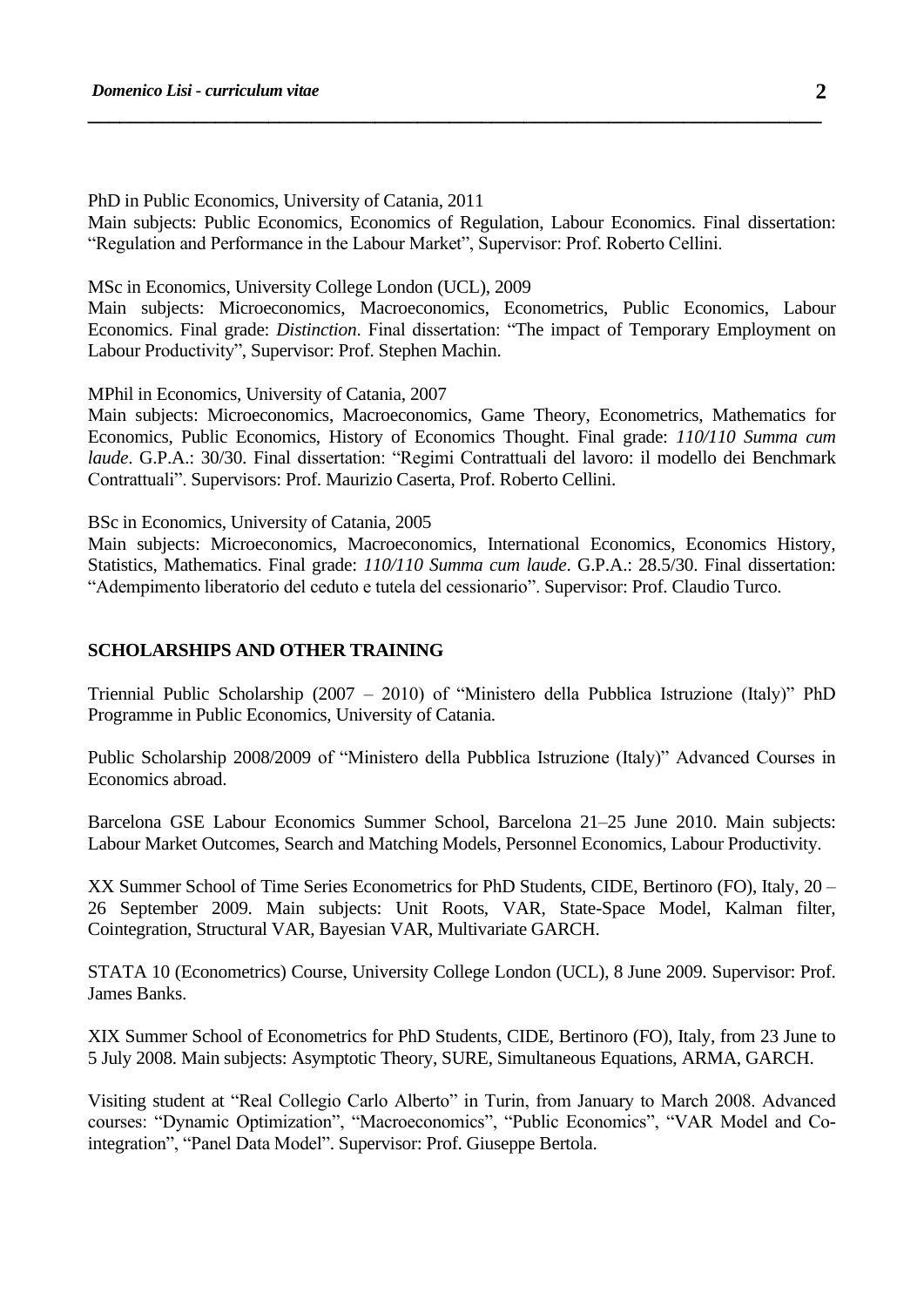### **RESEARCH INTEREST**

- . Labour Economics;
- . Health Economics;
- . Cultural Economics;
- . Applied Economics.

#### **SCIENTIFIC PUBLICATIONS**

#### **Articles in refereed journals**

\* 2021, (with Moscone F., Tosetti E. and Vinciotti V.) "Hospital quality interdependence in a competitive institutional environment: Evidence from Italy", *Regional Science and Urban Economics*, vol. 89, 103696.

**\_\_\_\_\_\_\_\_\_\_\_\_\_\_\_\_\_\_\_\_\_\_\_\_\_\_\_\_\_\_\_\_\_\_\_\_\_\_\_\_\_\_\_\_\_\_\_\_\_\_\_\_\_\_\_\_\_\_\_\_\_\_\_\_\_\_\_\_\_**

\* 2021, (with De Luca G., Martorana M. and Siciliani L.) "Does higher Institutional Quality improve the Appropriateness of Healthcare Provision?", *Journal of Public Economics*, vol. 194, 104356.

\* 2021, (with Pignataro G.) "A note on the trade-off between waiting times and quality in a constrained hospital market", *Health Economics*, vol. 30(1), pp. 180-185.

\* 2020, (with Cavalieri M., Di Caro P. and Guccio C.) "Does neighbours' grass matter? Testing spatial dependent heterogeneity in technical efficiency of Italian hospitals", *Social Science & Medicine*, vol. 265, 113506.

\* 2020, (with Siciliani L. and Straume O.R.) "Hospital Competition under Pay-for-Performance: Quality, Mortality and Readmissions", *Journal of Economics & Management Strategy*, vol. 29(2), pp. 289-314.

\* 2020, (with Cellini R. and Cuccia T.) "Spatial dependence in museum services: Evidence from Italy", *Journal of Cultural Economics*, vol. 44(4), pp. 535–562.

\* 2020, (with Cellini R.) "Readmission treatment price and product quality in the hospital sector", *Health Economics*, vol. 29(1), pp. 61-71.

\* 2020, (with Cavalieri M., Guccio C. and Rizzo I.) "Does Institutional Quality Matter for Infrastructure Provision? A Non-Parametric Analysis for Italian Municipalities", *Italian Economic Journal*, vol. 6(3), pp. 521-562.

\* 2019, (with Castro M., Ferrara P. and Guccio C.) "Medical Malpractice Liability and Physicians' Behaviour: Experimental Evidence", *Journal of Economic Behavior & Organization*, vol. 166, pp. 646-666.

\* 2019, (with Guccio C. and Rizzo I.) "When the Purchasing Officer "Looks the Other Way": On the Waste Effects of Debauched Local Environment in Public Works Execution", *Economics of Governance*, vol. 20(3), pp. 205-236.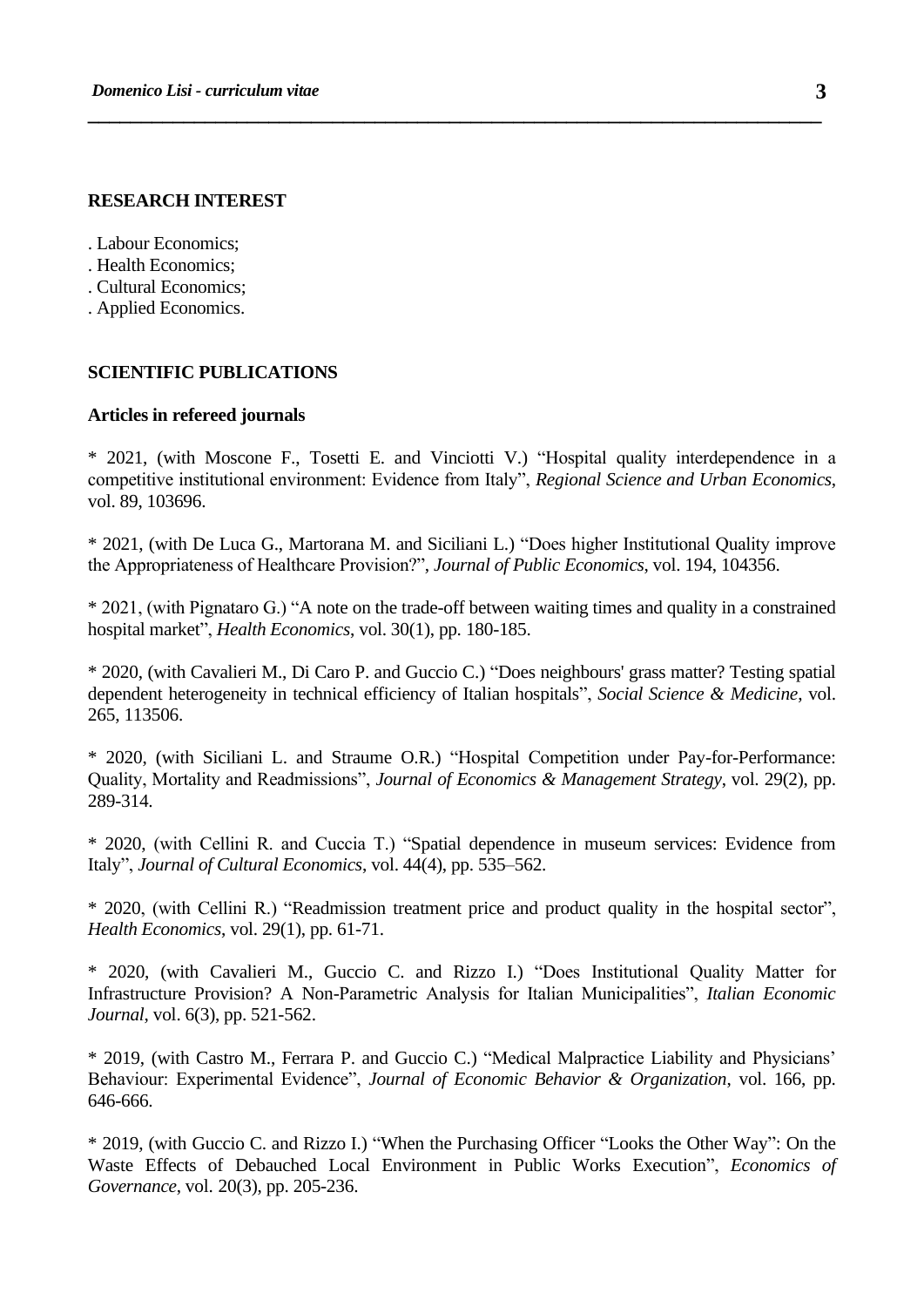\* 2018, (with Guccio C., Mignosa A. and Rizzo I.) "Does cultural heritage monetary value have an impact on visits? An assessment using official Italian data", *Tourism Economics*, vol. 24(3), pp. 297- 318.

**\_\_\_\_\_\_\_\_\_\_\_\_\_\_\_\_\_\_\_\_\_\_\_\_\_\_\_\_\_\_\_\_\_\_\_\_\_\_\_\_\_\_\_\_\_\_\_\_\_\_\_\_\_\_\_\_\_\_\_\_\_\_\_\_\_\_\_\_\_**

\* 2018, (with Cavalieri M., Guccio C. and Pignataro G.) "Does the extent of per-case payment system affect hospital efficiency? Evidence from the Italian NHS", *Public Finance Review*, vol. 46(1), pp. 117-149.

\* 2017, (with Guccio C., Martorana M. and Mignosa A.) "On the role of cultural participation in tourism destination performance: an assessment using robust conditional efficiency approach", *Journal of Cultural Economics*, vol. 41(2), pp. 129-154.

\* 2017, (with Malo M.A.) "The impact of temporary employment on productivity: The importance of sectors' skill intensity", *Journal for Labour Market Research*, vol. 50(1), pp. 91-112.

\* 2016, (with Guccio C.) "*Thus do all*. Social interactions in inappropriate behavior for childbirth services in a highly decentralized healthcare system", *Regional Science and Urban Economics*, vol. 61, pp. 1-17.

\* 2016, (with Guccio C. and Pignataro G.) "Readmission and Hospital Quality under Different Payment Regimes", *FinanzArchiv/Public Finance Analysis*, vol. 72(4), pp. 453-474.

\* 2015, "A general model of hospital behavior", *Journal of Academic Research in Economics*, vol. 7(3), pp. 358-370.

\* 2014, (with Cavalieri M., Guccio C. and Pignataro G.) "Financial Incentives and Inappropriateness in Healthcare: Evidence from Italian Cesarean Sections", *FinanzArchiv/Public Finance Analysis*, vol. 70(3), pp. 430-457.

\* 2013, "The Impact of EPL on Labour Productivity in a General Equilibrium Matching Model", *Cuadernos de Economía - Spanish Journal of Economics and Finance*, vol. 36, pp. 128-141.

\* 2013, (with Biondo A.) "Brain Drain, Individual Preferences and Wage Differentials: a general model of rational migration", *Journal of Academic Research in Economics*, vol. 5(2), pp. 209-235.

\* 2013, "The impact of Temporary Employment and Employment Protection on Labour Productivity: Evidence from an Industry-Level Panel of EU Countries", *Journal for Labour Market Research*, vol. 46(2), pp. 119-144.

\* 2012, "Analysis of Employment Protection Legislation: a model with endogenous labour productivity", *Journal of Academic Research in Economics*, vol. 4, pp. 209-245.

# **Contributions in books**

\* 2019, (with Guccio C. and Martorana M.) "Efficiency of Italian early child care provision: a bootstrapped DEA assessment", in: M. Kunizaki, K. Nakamura, K. Sugahara and M. Yanagihara (Eds.), *Advances in Local Public Economics*, Springer Nature.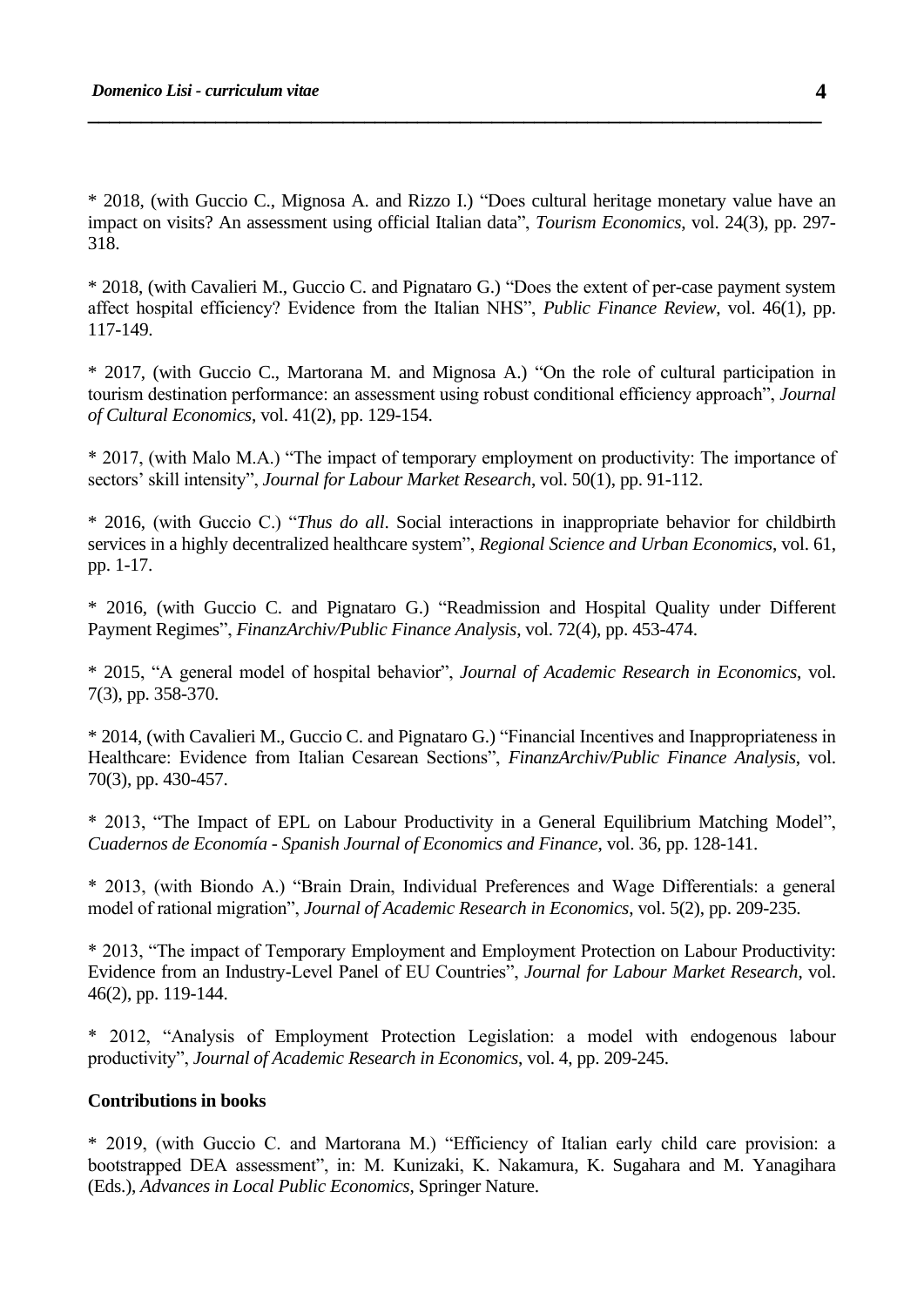\* 2017, (with Guccio C. and Rizzo I.) "Institutional and Social Quality of Local Environment and Efficiency in Public Works Execution", in: K.V. Thai (Ed.), *Global Public Procurement Theories And Practices*, Springer International Publishing AG, pp. 199-212.

**\_\_\_\_\_\_\_\_\_\_\_\_\_\_\_\_\_\_\_\_\_\_\_\_\_\_\_\_\_\_\_\_\_\_\_\_\_\_\_\_\_\_\_\_\_\_\_\_\_\_\_\_\_\_\_\_\_\_\_\_\_\_\_\_\_\_\_\_\_**

#### **Scientific Reports**

\* Report "Financing hospital care" (with Cavalieri M., Guccio C. and Pignataro G.), InterQuality Project, European Commission, 7<sup>th</sup> PO.

\* Report "Recommended financing models for hospital care" (with Cavalieri M., Guccio C. and Pignataro G.), InterQuality Project, European Commission, 7<sup>th</sup> PQ.

### **Working papers**

\* "The quality of local institutional context and museums' service provision: Evidence from Italy" (with Cellini R., Cuccia T. and Ferrante L.), Submitted.

\* "Optimal mixed payment system and medical liability. A laboratory study", *MPRA Paper 110276*, University Library of Munich (with Castro M., Ferrara P. and Guccio C.), Submitted.

\* "Institutional quality and health outcomes" (with De Luca G., Martorana M. and Siciliani L.), **Submitted** 

\* "Incorporating quality in the efficiency assessment of hospitals using a generalized directional distance function approach", *HEDG Working Papers 20/17*, University of York (with Guccio C., Martorana M. and Pignataro G.).

#### **SEMINARS AND CONFERENCES**

61^ SIE National Conference, Online Conference 20 – 23 October 2020, Presentation: "Does higher Institutional Quality improve the Appropriateness of Healthcare Provision?".

XXIV AIES National Conference, Pisa (Italy)  $3 - 4$  October 2019, Presentation: "On the trade-off between waiting times and quality in a constrained hospital market".

XXXI SIEP National Conference, Torino (Italy) 19 – 20 September 2019, Presentation: "Does higher Institutional Quality improve the Appropriateness of Healthcare Provision?".

International Workshop "American-European Health Economics Study Group – IV Edition", Vienna (Austria) 3 – 4 July 2019, Presentation: "Does higher Institutional Quality improve the Appropriateness of Healthcare Provision?".

Workshop "Economics of Global Interactions", Catania (Italy) 18 February 2019, Presentation: "Hospital Competition under Pay-for-Performance: Quality, Mortality and Readmissions".

X N.E.R.I. Workshop, Rome (Italy) 15 – 16 February 2019, Presentation: "Readmission treatment price and product quality in the hospital sector: A note".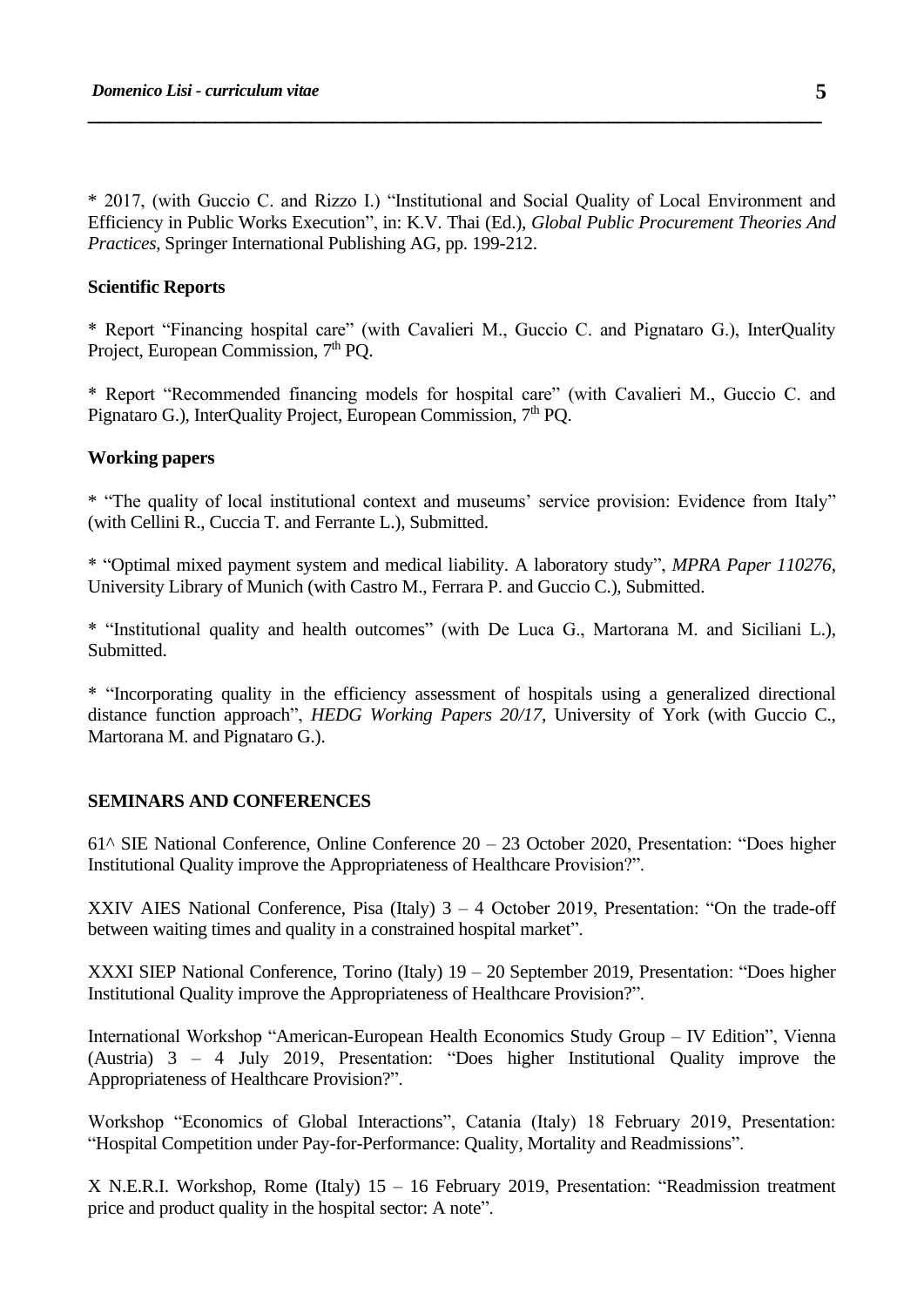XXX SIEP National Conference, Padua (Italy) 20 – 21 September 2018, Presentation: "Hospital Competition under Pay-for-Performance: Quality, Mortality and Readmissions".

**\_\_\_\_\_\_\_\_\_\_\_\_\_\_\_\_\_\_\_\_\_\_\_\_\_\_\_\_\_\_\_\_\_\_\_\_\_\_\_\_\_\_\_\_\_\_\_\_\_\_\_\_\_\_\_\_\_\_\_\_\_\_\_\_\_\_\_\_\_**

19th European Health Economics Workshop, Paris (France) 18 – 19 May 2018, Presentation: "Hospital Competition under Pay-for-Performance: Quality, Mortality and Readmissions".

58^ SIE National Conference, Arcavacata di Rende (Italy) 19 – 21 October 2017, Presentation: "Hospital interdependence in a competitive institutional environment: Evidence from Italy".

XXIX SIEP National Conference, Catania (Italy) 21 – 22 September 2017, Presentation: "Hospital interdependence in a competitive institutional environment: Evidence from Italy".

International Workshop "Second Spatial Health Economics Workshop", York (the UK) 18 July 2017, Presentation: "Hospital interdependence in a competitive institutional environment: Evidence from Italy".

International Workshop "American-European Health Economics Study Group – II Edition", Oxford (the UK) 7 – 8 July 2017, Presentation: "Hospital interdependence in a competitive institutional environment: Evidence from Italy".

Invited Seminar Department of Economics and Economic History, University of Salamanca, Salamanca (Spain) 25 May 2017, Presentation: "When the Purchasing Officer Looks the Other Way: On the Waste Effects of Debauched Local Environment in Public Works Execution".

International Workshop "Local resources for tourism: from the impact to growth", Enna (Italy) 10 – 11 November 2016, Presentation: "Has cultural heritage monetary value an impact on visits? An assessment using Italian official data".

57^ SIE National Conference, Milan (Italy) 20 – 22 October 2016, Presentation: "Outcome-based indicators in healthcare policy: Insights from a hospital competition with heterogeneous agents".

XXVIII SIEP National Conference, Lecce (Italy) 22 – 23 September 2016, Presentation: "Outcomebased indicators in healthcare policy: Insights from a hospital competition with heterogeneous agents".

19th International Conference on Cultural Economics, Valladolid (Spain) 21 – 24 June 2016, Presentation: "Has cultural heritage monetary value an impact on visits? An assessment using Italian official data".

X World Conference SEA, Rome (Italy) 13 – 15 June 2016, Presentation: "*Thus do all*. Social interactions in inappropriate behavior for childbirth services in the Italian hospital sector".

Invited Seminar DISES, University of Salerno, Fisciano (Italy) 15 December 2015, Presentation: "*Thus do all*. Social interactions in inappropriate behavior for childbirth services in the Italian hospital sector".

56^ SIE National Conference, Naples (Italy) 22 – 24 October 2015, Presentation: "When the purchasing officer looks the other way: On the passive and active waste effects of corruption in public works execution".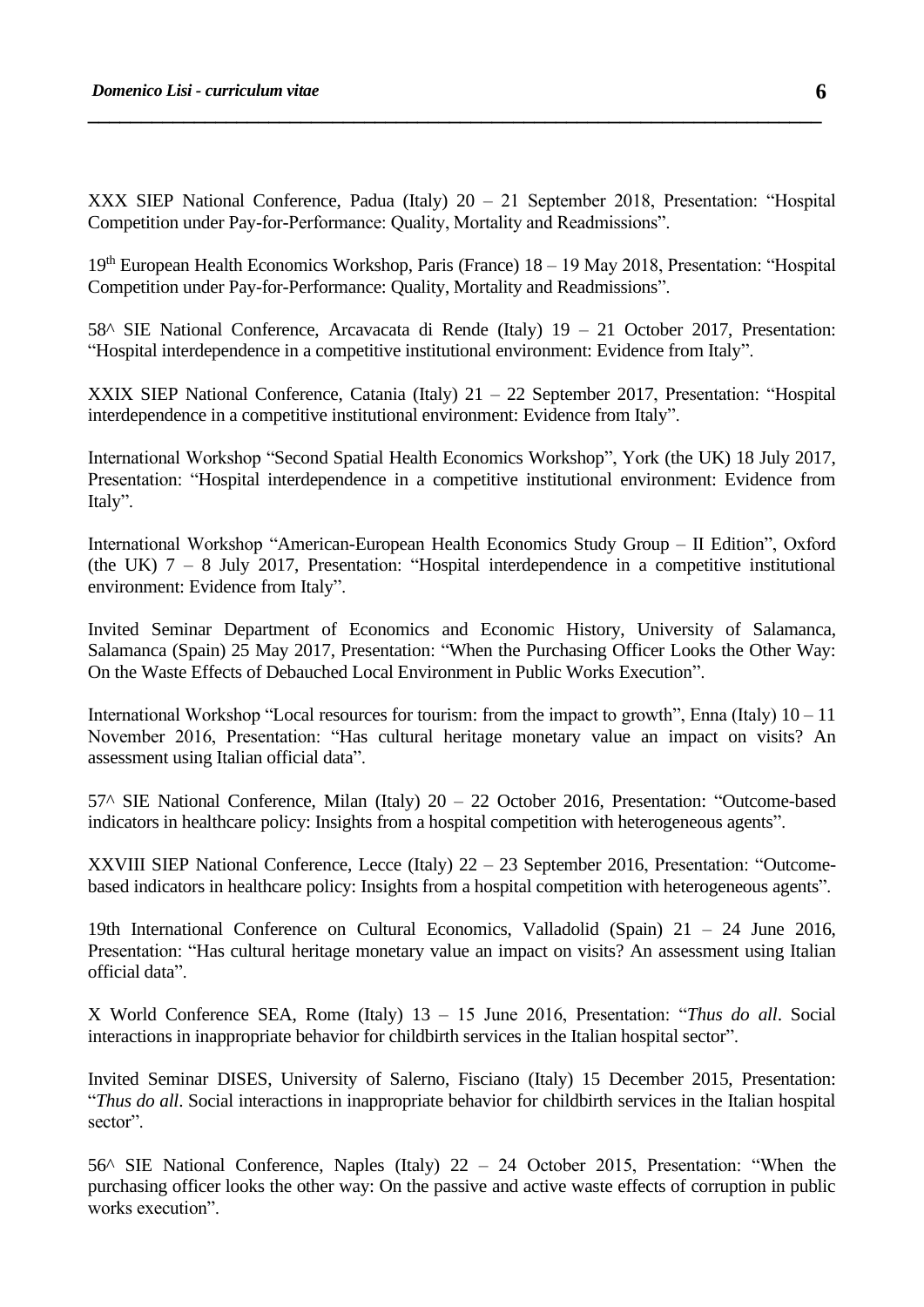XXVII SIEP National Conference, Ferrara (Italy) 24 – 25 September 2015, Presentation: "When the purchasing officer looks the other way: On the passive and active waste effects of corruption in public works execution".

**\_\_\_\_\_\_\_\_\_\_\_\_\_\_\_\_\_\_\_\_\_\_\_\_\_\_\_\_\_\_\_\_\_\_\_\_\_\_\_\_\_\_\_\_\_\_\_\_\_\_\_\_\_\_\_\_\_\_\_\_\_\_\_\_\_\_\_\_\_**

 $24<sup>th</sup>$  European Workshop on Econometrics and Health Economics, Paris (France) 16 – 19 September 2015, Presentation: "Social interactions in inappropriate behavior for childbirth services: Theory and evidence from the Italian hospital sector".

International Workshop "Political economics on the market, non-market, and collective activity", Kyoto (Japan) 4 – 5 September 2015, Presentation: "Social interactions in inappropriate behavior for childbirth services: Theory and evidence from the Italian hospital sector".

55^ SIE National Conference, Trento (Italy) 23 – 25 October 2014, Presentation: "Financial Incentives and Inappropriateness in Healthcare: Evidence from Italian Cesarean Sections".

XXVI SIEP National Conference, Pavia (Italy) 25 – 26 September 2014, Presentation: "Does the extent of per-case payment system affect hospital efficiency? Evidence from the Italian NHS".

InterQuality Project Final Conference, Brussels (Belgium) 24 April 2014, Presentation: "Recommended financing models for hospital care".

International Workshop "New Issues of International and Public Economics", Catania (Italy)  $7 - 8$ March 2013, Presentation: "Financial Incentives and Inappropriateness in Healthcare: Evidence from Italian Cesarean Sections".

InterQuality Project Meeting, Odense (Denmark) 18 – 19 November 2013, Presentation: "Recommended financing models for hospital care".

54^ SIE National Conference, Bologna (Italy) 24 – 26 October 2013, Presentation: "Readmission and Hospital Quality under Prospective Payment System".

XXV SIEP National Conference, Pavia (Italy) 26 – 27 September 2013, Presentation: "Financial Incentives and Inappropriateness in Healthcare: Evidence from Italian Cesarean Sections".

69^ IIPF International Congress, Taormina (Italy) 22 – 25 August 2013, Presentation: "Readmission and Hospital Quality under Prospective Payment System".

InterQuality Project Meeting, Brussels (Belgium) 10 – 11 June 2013, Presentation: "Financial Incentives and Inappropriateness in Healthcare: Evidence from Italian Cesarean Sections".

International Workshop "Interaction between Private and Public Sectors", Kyoto (Japan) 15 – 16 March 2013, Presentation: "Readmission and Hospital Quality under Prospective Payment System".

InterQuality Project Meeting, Odense (Denmark) 4 – 5 March 2013, Presentation: "Financing Hospital Care".

53^ SIE National Conference, Matera (Italy) 18 – 20 October 2012, Presentation: "Cross-Sectors Skill Intensity and Temporary Employment".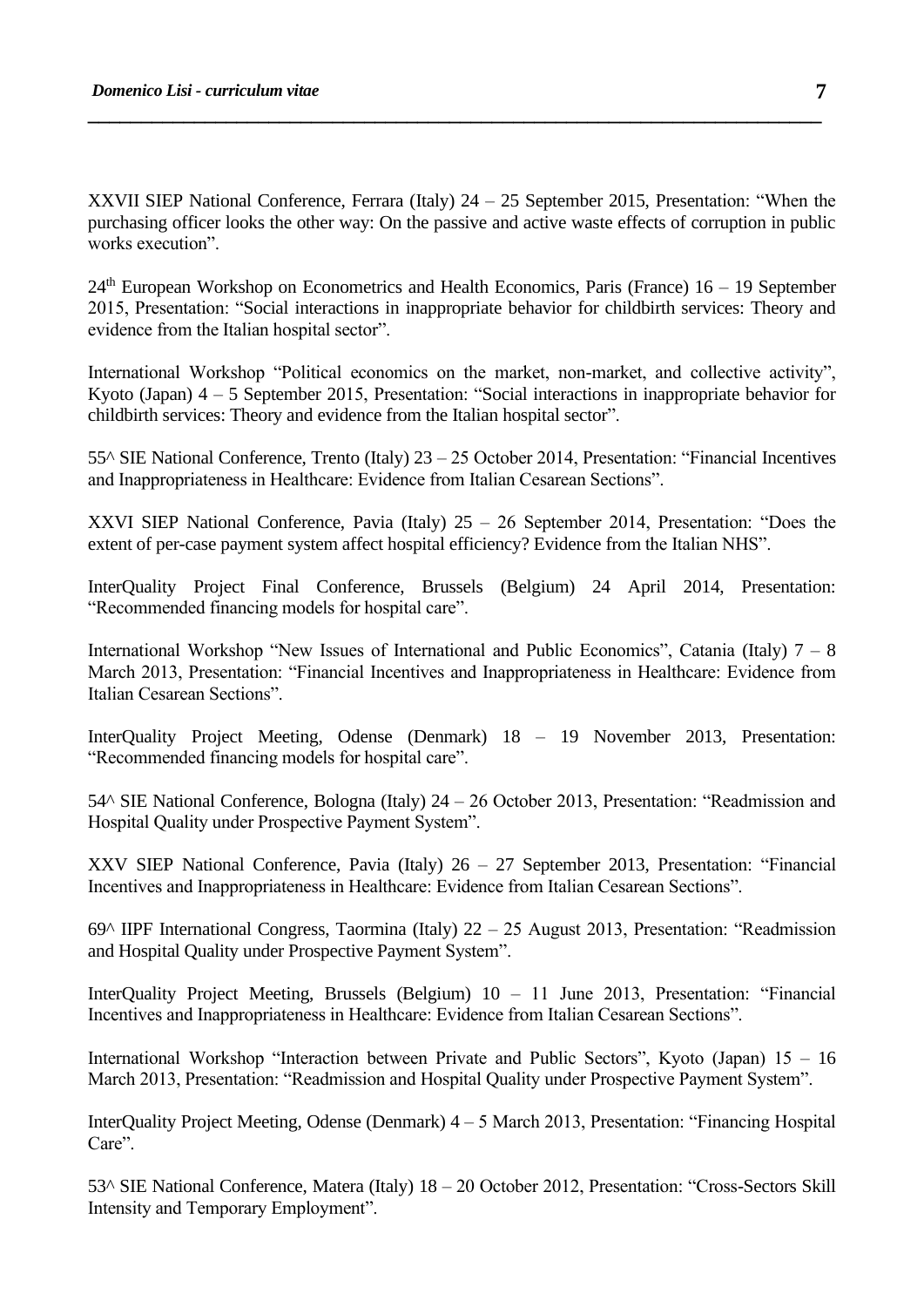XXVII AIEL National Conference, Naples (Italy) 27 – 28 September 2012, Presentation: "Cross-Sectors Skill Intensity and Temporary Employment".

**\_\_\_\_\_\_\_\_\_\_\_\_\_\_\_\_\_\_\_\_\_\_\_\_\_\_\_\_\_\_\_\_\_\_\_\_\_\_\_\_\_\_\_\_\_\_\_\_\_\_\_\_\_\_\_\_\_\_\_\_\_\_\_\_\_\_\_\_\_**

XXIV SIEP National Conference, Pavia (Italy) 24 – 25 September 2012, Presentation: "Readmission and Hospital Quality under Prospective Payment System".

International Workshop "Political Economy and Related Issues in Public Economics", Catania (Italy) 15 – 16 March 2012, Presentation: "The impact of EPL on Labour Productivity in a General Equilibrium Matching Model".

Departmental seminars, DEI, Catania (Italy) 14 February 2012, Presentation: "Cross-Sectors Skill Intensity and Temporary Employment".

52^ SIE National Conference, Rome (Italy) 14 – 15 October 2011, Presentation: "The impact of EPL on Labour Productivity in a General Equilibrium Matching Model".

XXVI AIEL National Conference, Milan (Italy) 15 – 16 September 2011, Presentation: "The impact of EPL on Labour Productivity in a General Equilibrium Matching Model".

Departmental seminars, DEI, Catania (Italy) 22 March 2011, Presentation: "Brain Drain, Wage Differentials and Individual Preferences: A General Model of Rational Migration".

Departmental seminars, DEI, Catania (Italy) 1 February 2011, Presentation: "The impact of EPL on Labour Productivity in a General Equilibrium Matching Model".

51^ SIE National Conference, Catania (Italy) 15 – 16 October 2010, Presentation: "The impact of Temporary Employment on Labour Productivity: Evidence from an Industry-Level Panel of EU Countries".

XXV AIEL National Conference, Pescara (Italy) 9 – 10 September 2010, Presentation: "The impact of Temporary Employment on Labour Productivity: Evidence from an Industry-Level Panel of EU Countries".

Departmental seminars, DEI, Catania (Italy) 23 March 2010, Presentation: "The impact of Temporary Employment on Labour Productivity: Evidence from an Industry-Level Panel of EU Countries".

International Workshop "Issues in Public and International Economics", Catania (Italy) 6 – 7 November 2009, Presentation: "The impact of Temporary Employment on Labour Productivity: Evidence from an Industry-Level Panel of EU Countries".

#### **MEMBER ACADEMIC SOCIETIES**

Società Italiana degli Economisti (SIE) Società Italiana di Economia Pubblica (SIEP) Associazione Italiana degli Economisti del Lavoro (AIEL) International Institute of Public Finance (IIPF) Association for Cultural Economics International (ACEI)